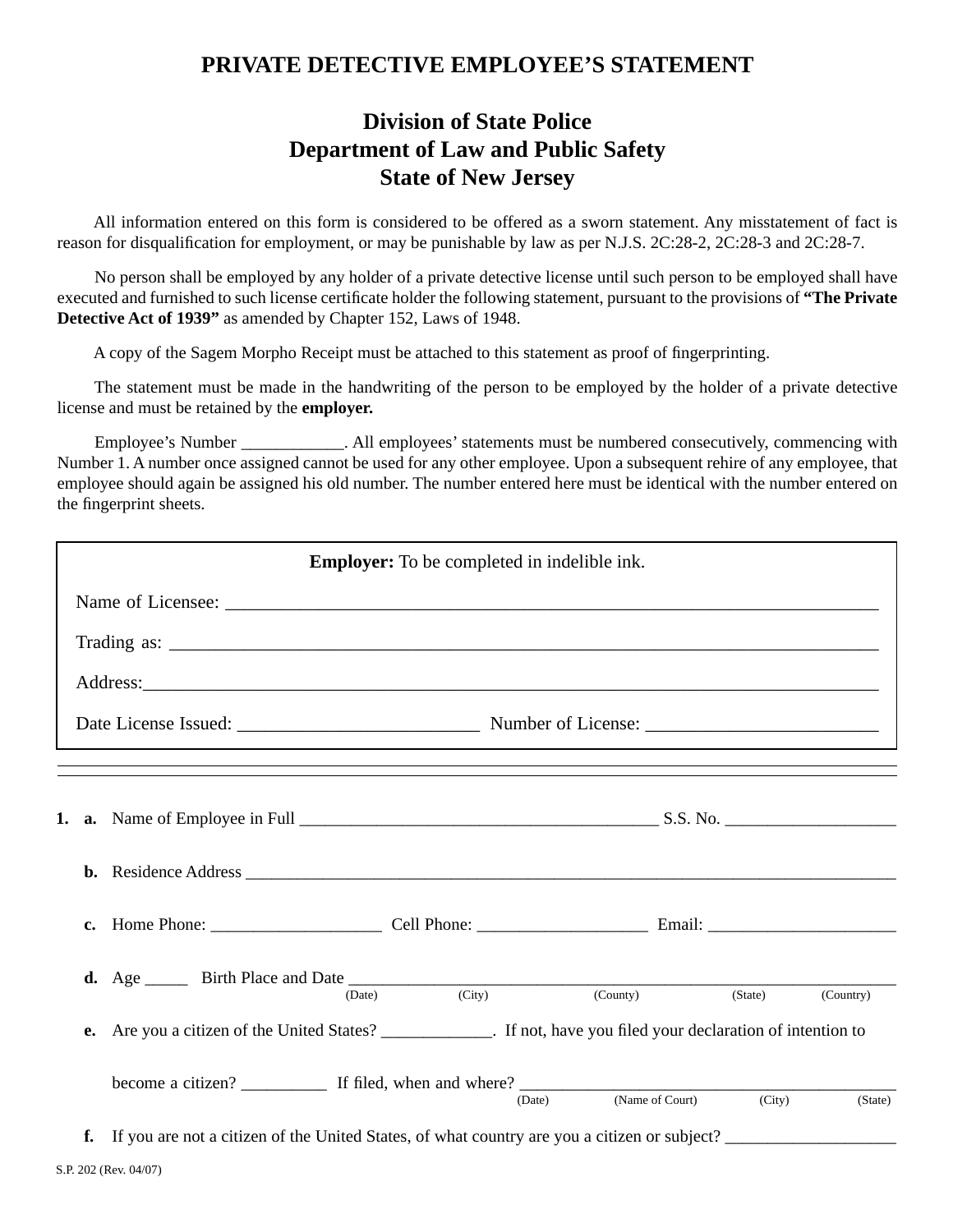**2.** Give your business or occupation engaged in for the five years immediately preceding the date of the filing of this statement with your employer, setting forth the place or places where such business or occupation was engaged in and the name or names of employers, if any, with dates thereof:

| Month/Year                    | <b>Residence</b><br>(Give number, street & city) | Occupation | <b>Name and Address</b><br>of Employer |
|-------------------------------|--------------------------------------------------|------------|----------------------------------------|
| From $\overline{\phantom{0}}$ |                                                  |            |                                        |
| ${\rm To}$                    |                                                  |            |                                        |
| From                          |                                                  |            |                                        |
| To                            |                                                  |            |                                        |
| From_                         |                                                  |            |                                        |
| To                            |                                                  |            |                                        |
| From                          |                                                  |            |                                        |
| To                            |                                                  |            |                                        |
| From                          |                                                  |            |                                        |
| To                            |                                                  |            |                                        |

- **3.** Have you ever been indicted for any crime or offense in this State or any other State or Territory? If so, give full details.
- **4.** Is there any complaint against you now pending before any department, bureau, board, prosecuting officer, criminal court or any other governmental or regulatory body or officer? \_\_\_\_\_\_\_\_\_\_\_\_\_\_\_\_\_ If so, give details.
- **5.** Have you ever been convicted of a high misdemeanor, or a crime of the first or second degree? If so, give details
- **6.** Have you ever been convicted of:
	- **a.** Illegally using, carrying or possessing a pistol or other dangerous weapon?
	- **b.** Making or possessing burglar's instruments?
	- **c.** Buying or receiving stolen property; larceny or theft? \_\_\_\_\_\_\_\_\_\_\_\_\_\_\_\_\_\_\_\_\_\_\_\_\_\_\_\_\_\_\_\_\_\_\_\_\_\_\_\_\_\_\_\_\_\_\_\_
	- **d.** Unlawful entry of a building?  $\frac{1}{2}$   $\frac{1}{2}$   $\frac{1}{2}$   $\frac{1}{2}$   $\frac{1}{2}$   $\frac{1}{2}$   $\frac{1}{2}$   $\frac{1}{2}$   $\frac{1}{2}$   $\frac{1}{2}$   $\frac{1}{2}$   $\frac{1}{2}$   $\frac{1}{2}$   $\frac{1}{2}$   $\frac{1}{2}$   $\frac{1}{2}$   $\frac{1}{2}$   $\frac{1}{2}$   $\frac{1}{$
	- **e.** Aiding escape from prison?
	- **f.** Unlawfully possessing, under the influence of, or distributing habit-forming narcotic drugs or any controlled dangerous substance?